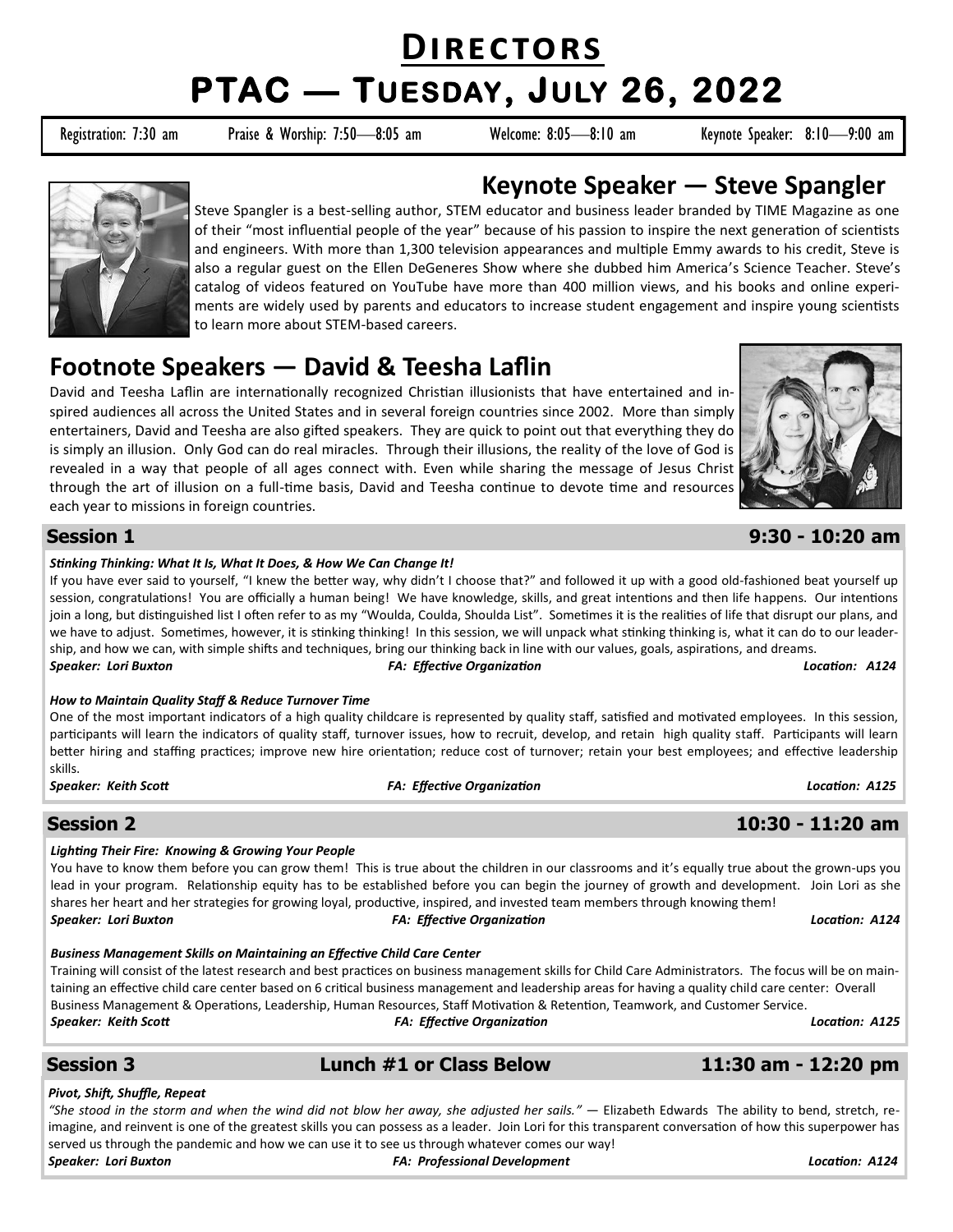| <b>Session 4</b>                                                                                                                                                                                                                                                                                                                                                                                                                                                                     | <b>Lunch #2 or Classes Below</b>                                                                                                                                                                                                                                                                                                                                                                                                                                                                                          | 12:30 - 1:20 pm  |  |  |
|--------------------------------------------------------------------------------------------------------------------------------------------------------------------------------------------------------------------------------------------------------------------------------------------------------------------------------------------------------------------------------------------------------------------------------------------------------------------------------------|---------------------------------------------------------------------------------------------------------------------------------------------------------------------------------------------------------------------------------------------------------------------------------------------------------------------------------------------------------------------------------------------------------------------------------------------------------------------------------------------------------------------------|------------------|--|--|
| <b>Preschool/Church Relations</b><br>ing mutually beneficial bridges and relationships for the benefit of all!<br><b>Speaker: Andrew Keyes</b>                                                                                                                                                                                                                                                                                                                                       | Is your preschool one of the primary ministries of your church, or the one at the bottom of the list? It's no secret that many preschools have a chal-<br>lenging relationship with their church. As a director/teacher can you really do anything to improve that relationship? The answer is, YES! In this<br>session, we will discuss the challenges you might face with your church, but we'll also give you practical advice and hope so that you can begin build-<br><b>FA: Business &amp; Operation Management</b> | Location: A124   |  |  |
| <b>Creating &amp; Maintaining Dynamic Work Teams</b>                                                                                                                                                                                                                                                                                                                                                                                                                                 |                                                                                                                                                                                                                                                                                                                                                                                                                                                                                                                           |                  |  |  |
| The key to having a successful child care center is to have a dynamic team of employees that display competent and cooperative teamwork. In this<br>session, participants will earn team building skills that get results, keeps employees engaged and satisfied. We will learn how effective teams work<br>together and help each other in creating a quality child care center; learn specific team building techniques and best practices for assessing and im-<br>proving teams. |                                                                                                                                                                                                                                                                                                                                                                                                                                                                                                                           |                  |  |  |
| <b>Speaker: Keith Scott</b>                                                                                                                                                                                                                                                                                                                                                                                                                                                          | <b>FA: Effective Organization</b>                                                                                                                                                                                                                                                                                                                                                                                                                                                                                         | Location: A125   |  |  |
|                                                                                                                                                                                                                                                                                                                                                                                                                                                                                      |                                                                                                                                                                                                                                                                                                                                                                                                                                                                                                                           |                  |  |  |
| <b>Session 5</b>                                                                                                                                                                                                                                                                                                                                                                                                                                                                     |                                                                                                                                                                                                                                                                                                                                                                                                                                                                                                                           | $1:30 - 2:20$ pm |  |  |
| So You Have to Teach Math: Setting Up For Math Success<br><b>Speaker: Dr. Carrie Cutler</b>                                                                                                                                                                                                                                                                                                                                                                                          | Blocks, cubes, and bear counters! Oh my! Join us for Preschool Math Bootcamp! Learn what materials are essential, how to organize the math peri-<br>od, tips for integrating math with other subjects, and more! Don't let math intimidate your teachers. Set them up for success!<br><b>FA: Effective Organization</b>                                                                                                                                                                                                   | Location: A124   |  |  |
| <b>How to Run Your Child Care Center as a Business</b>                                                                                                                                                                                                                                                                                                                                                                                                                               | In this session, participants will learn the fundamentals of running a successful business, how to boost their bottom line, utilize creativity in opera-<br>tions, and what resources are available to them in this effort. Participants will start the process of creating a business or strategic plan that can assist                                                                                                                                                                                                  |                  |  |  |
| with running a quality operation/child care center.<br><b>Speaker: Keith Scott</b>                                                                                                                                                                                                                                                                                                                                                                                                   | <b>FA: Effective Organization</b>                                                                                                                                                                                                                                                                                                                                                                                                                                                                                         | Location: A125   |  |  |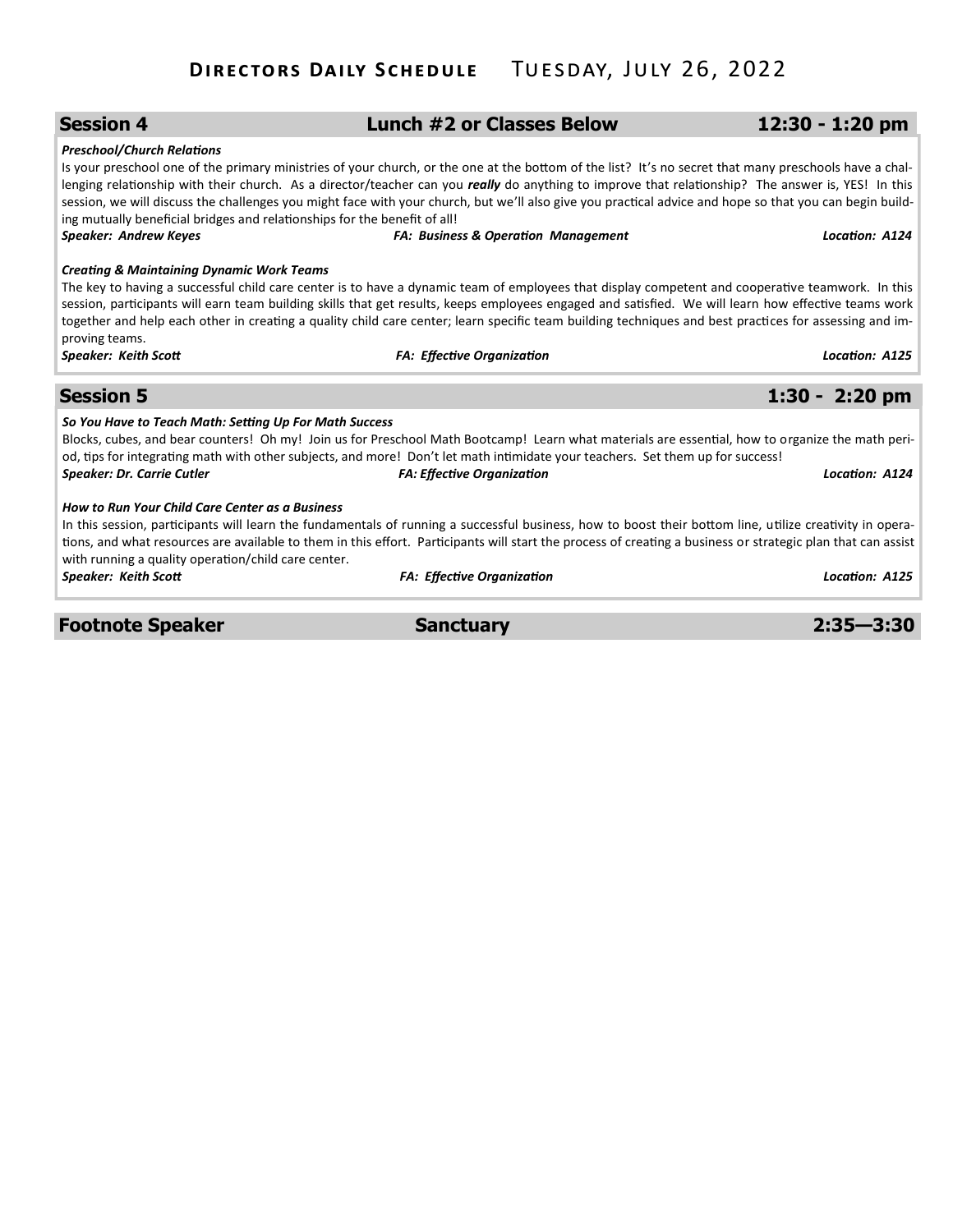# **Directors PTAC — WEDNESDAY, JULY 27, 2022**

Registration: 7:30 am Praise & Worship: 7:50—8:05 am Welcome: 8:05—8:10 am Keynote Speaker: 8:10—9:00



## **Keynote Speaker — Tina Houser**

Although Tina has worn the title of children's pastor, editor, curriculum writer, speaker, trainer for professionals and volunteer. . . Her favorite title is Silly Grandma to 3 incredible kids — a set of 12 year old twins and a 5 year old named Lucy, who daily provides her with insight into a preschooler's mind and heart. Tina's 20th idea book is set to release in October of 2022. Her writing is the result of her daily challenge to see everything through the lens of being a potential learning experience for kids. Even though her pursuits have often been interrupted by one of her 66 surgeries and a leg amputation, there is no doubt that God remains her source of joy! *Via Zoom.*

# **Footnote Speaker — Jana Alayra**

Jana Alayra is an artist with whom many can identify. She is a wife, mother, and friend, busy with the daily routine of tending to the lives of her three daughters and producer husband, Ron. Together, Ron and Jana also answer the call to a unique ministry of leading worship, both to adults and children. Whether leading a small group with her guitar, or singing for a thousand children and their families, Jana's enthusiasm and love for Christ are evident, sincere and inspiring. Jana shares openly about the pain and sorrows in her life, as well as Christ's victory through it all. Her humor and hope are truly encouraging. To know her story and to watch her lead people in praise is a true testimony of God's power and faithfulness.



#### **Session 1 9:30 - 10:20 am**

#### *Customer Service*

Customers (parents) are key to generating revenue for your program. Parents must feel that they can come to you with a problem and that you will listen to their concerns. This is important for them to keep coming back because they know that you are interested in them and their children. Parents need to feel that they have a voice and that you care. This workshop will help you achieve this. *Speaker: Albert Wright FA: Business Operations & Management Location: A125*

#### *Building Stronger Programs: Relationships are the Key!*

When you prioritize a strong web of relationships among children, staff and families, you are providing a foundation for the very best high-quality care and education. Learn how each of these relationships benefits everyone in your program and come away with practical strategies to make them your top priority!

*Speaker: Diane Goyette FA: Professional Development Location: A124*

#### **Session 2 10:30 - 11:20 am**

#### *The Ultimate Director's Guide to Team Building*

Working as a team is important in the childcare profession. Management and staff who work as a team help provide a comfortable and effective childcare environment. We will identify and role play team building involving subjects such as: Getting to know new workers, building cooperation, and building trust.

*Speaker: Albert Wright FA: Leadership & Development Location: A125*

*Creating a World Where Every Child is Cherished & Nurtured!* 

Is your program a model for the more inclusive, equitable, and compassionate world we envision for our children? Explore five best practices for center policy, reflecting on your program's mission, vision, and philosophy. You'll leave ready to adjust your policies so they encompass your values, contribute toward your program goals, and guide the roles and responsibilities of your staff. *Speaker: Diane Goyette FA: Leadership & Development Location: A124*

#### **Session 3 LUNCH #1 or Class Below 11:30 am - 12:20 pm**

#### *The Importance of Play: Do We Do What We Say?*

We know that play is the optimal mode for learning and supporting children's development. Do our curriculum design, daily schedules, and program environment reflect that importance? Let's work together to examine these components to ensure that they prioritize the provision of lots of sustained, open-ended, free-choice, child-initiated play.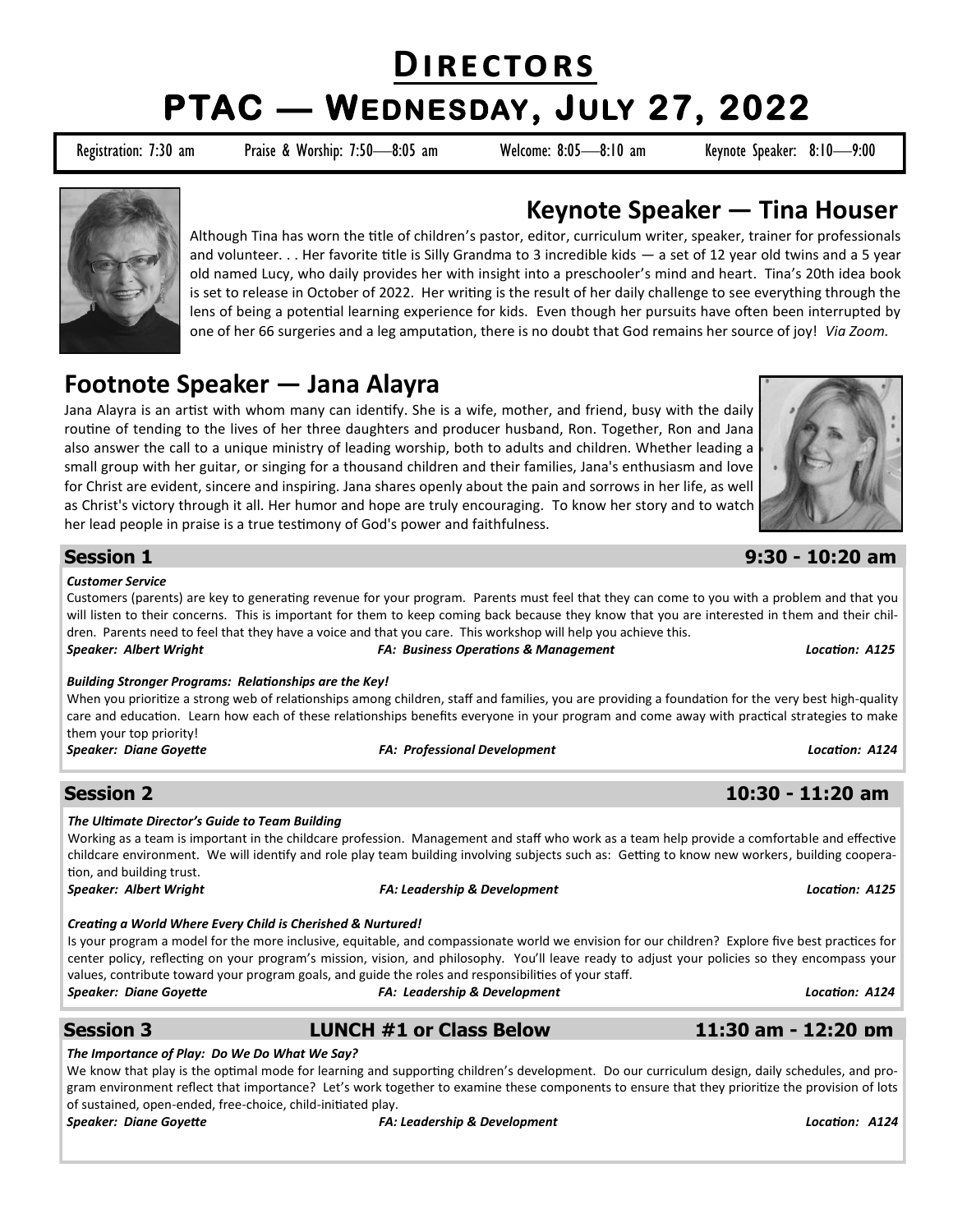## **Directors Daily Schedule** Wednesday, July 27, 2022

| <b>Session 4</b>                                                              | Lunch #2 or Class Below                                                                                                                                                                                                                                                                                                                                                                                                                                                                                                                                                 | $12:30 - 1:20$ pm |
|-------------------------------------------------------------------------------|-------------------------------------------------------------------------------------------------------------------------------------------------------------------------------------------------------------------------------------------------------------------------------------------------------------------------------------------------------------------------------------------------------------------------------------------------------------------------------------------------------------------------------------------------------------------------|-------------------|
| Your Attitude Determines Your Altitude                                        | With stress levels in the workplace at an all time high, keeping a positive attitude in all situations is more important than ever. Participants will<br>gain an understanding of how a positive attitude can bring about positive change. This session demonstrates how directors can lead effectively<br>and maintain a positive attitude as well as effect their co-workers by giving a step-by-step process to change everyone's way of thinking. Partici-<br>pants will learn how to inspire your staff and deal with difficult employees. Attitude is Everything! |                   |
| <b>Speaker: Albert Wright</b>                                                 | <b>FA: Leadership &amp; Development</b>                                                                                                                                                                                                                                                                                                                                                                                                                                                                                                                                 | Location: A125    |
| <b>Session 5</b>                                                              |                                                                                                                                                                                                                                                                                                                                                                                                                                                                                                                                                                         | $1:30 - 2:20$ pm  |
| <b>Bully Busters</b><br><b>Speaker: Albert Wright</b>                         | Bullying is such a hot topic and a problem these days! No one wants to be afraid to come to school or be made fun of. This award-winning session<br>will help your facility be on the cutting edge of training. You will learn how to help children cope with being bullied as well as making them feel<br>safe to come and talk about it. You will also learn how to deal with the offender & effectively talk with their parents to resolve this cruel behavior.<br><b>FA: Professional Development</b>                                                               | Location: A125    |
| Adults Need Play, Too! Fun Teambuilding Activities for Every Play Personality | Adults benefit from play and being playful just as children do. Learn about the 8 adult play personalities and participate in games for each. You<br>will leave with enjoyable activity ideas that will benefit you, your teachers, and your children. And — you will have had fun, too!                                                                                                                                                                                                                                                                                |                   |
| <b>Speaker: Diane Goyette</b>                                                 | <b>FA: Leadership &amp; Development</b>                                                                                                                                                                                                                                                                                                                                                                                                                                                                                                                                 | Location: A124    |

**Footnote Speaker Sanctuary 2:35—3:30 pm**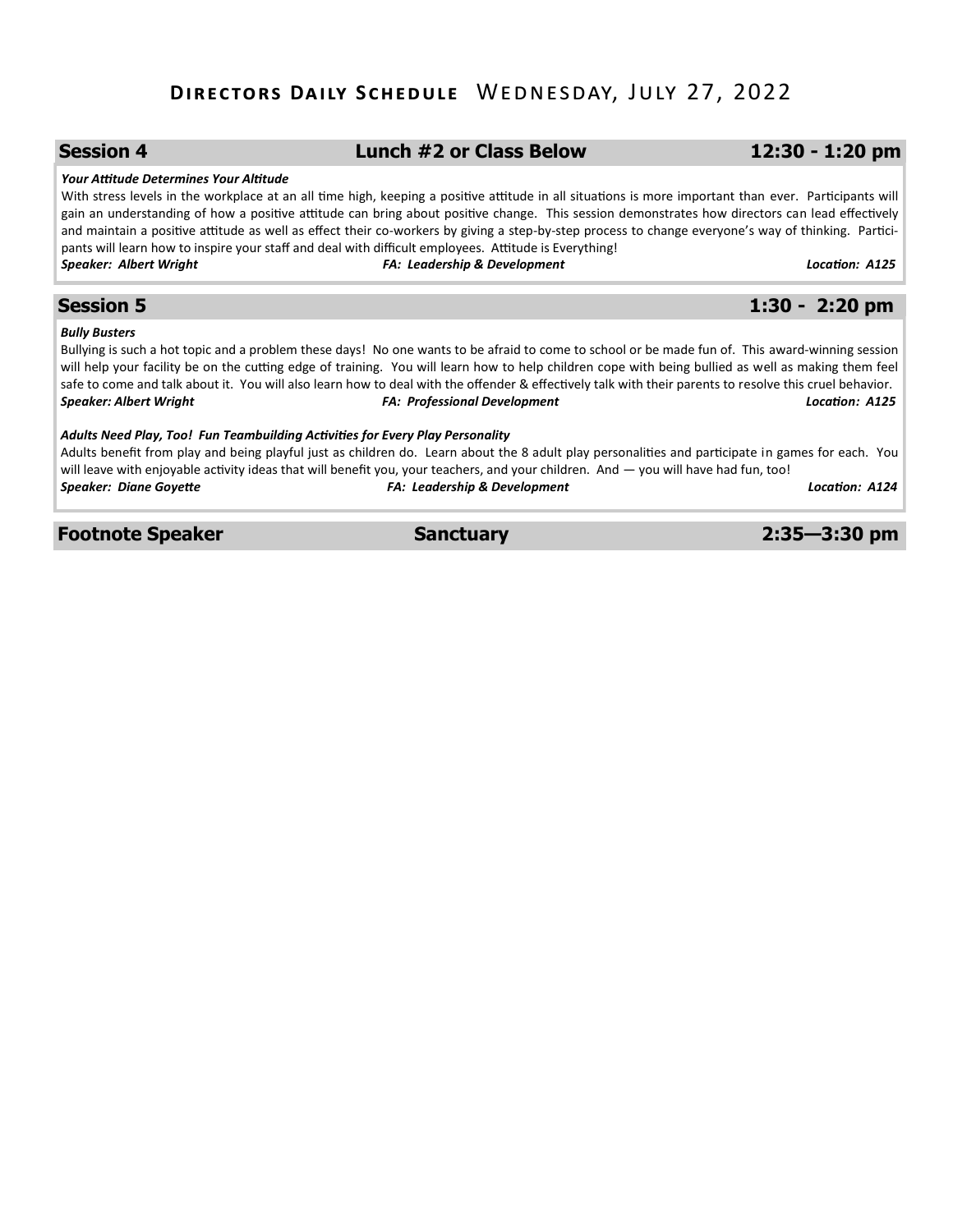# **Directors PTAC — THURSDAY, JULY 28, 2022**

Registration: 7:30 am Praise & Worship: 7:50-8:05 am Welcome: 8:05-8:10 am Keynote Speaker: 8:10-9:00 am



# **Keynote Speaker — Charles Clark**

Charles Clark is a motivational speaker and the creator of the Thrive Planner. Before becoming an international speaker, Charles was one of the fastest men in the world. He is a 3x NCAA National Championship and USA Track and Field Championships silver medalist. Now, as a mindset expert, Charles shows athletes, entrepreneurs, and companies how to win in life. Today, Charles Clark teaches people how to use adversity to build greater strength, success, and fulfillment.

# **Footnote Speaker — Cleto Rodriguez**

Born and raised in San Antonio, Texas, Cleto Rodriguez is living his lifelong dream of becoming an elite stand-up comedian. Rodriguez performs nationwide in comedy clubs, corporations, colleges and churches. He was chosen as the comedian for the 2008 Promise Keepers events in seven U.S. cities. Rodriguez connects with audiences by relating everyday life experiences. Anything and everything is fair game, from marriage mishaps to the challenges of dieting. His comedy is high-energy, observational and hilarious with a brilliant Latino twist.



### **Session 1 9:30 - 10:20 am**

#### *Managing Difficult Conversations: Professional Conflict Resolution*

As leaders, conflict is a tool we can use to strategize and encourage peace in difficult conversations. How do we effectively manage professional conflict? Join this session as we discuss effective conflict resolution, personality conflict, difficulties in conversations and communications errors. *Speaker: Natasha Harris FA: Leadership & Development Location: A124*

#### *Equip To Lead: The Power of Emotional Intelligence for Leading Childcare*

This signature program introduces emotional intelligence as a tool to build both professional and personal competencies that lead to a workplace that seeks to support and empower its team members. This also engages both the business and the human component of the workplace. *Speaker: Thecia Jenkins FA: Professional Development Location: A125*

### **Session 2 10:30 - 11:20 am**

*Health & Safety Training* 

This session is based on 746-childcare minimum standards discussing health and safety practices. We will walk through each section and provide a refresher course on heath and safety in your program.

#### *Speaker: Natasha Harris FA: Professional Development Location: A124*

#### *I Matter: Six Strategies to Create Culture of Self-Care*

For the last two years, you have been donning your cape, using your x-ray vision to see solutions that are buried under overwhelmed staff, the war of vaccination, staffing shortages, illness; and The Great Resignation. Your role as a leader often calls upon you to make the decision to choose between your needs, your family, and a cause that literally can impact the life of someone. There are people who consider you a hero. So does the hero also get the opportunity to choose to advocate for themselves?

#### *Speaker: Thecia Jenkins FA: Professional Development Location: A125*

### **Session 3 LUNCH #1 or Classes Below 11:30 am - 12:20 pm**

*Effective Communication: "Do I Mean What I Say?"* 

As Directors, we have faced situations in which we spoke hastily. Once the words are released, how do we rectify the reaction? Join this session to discuss communication techniques, communication issues, and ways to effectively respond to difficult conversations. *Speaker: Natasha Harris FA: Professional Development Location: A124*

#### *What Happened to Them: Trauma Informed Childcare*

The reality is that about one in two children and youth have experienced a traumatic event in their life before the age of eighteen. This session explores the topic of Trauma Informed Response and Adverse Childhood Experience. Attendees will explore what trauma is, how trauma affects people and how they can assist the child and their adult support system.

*Speaker: Thecia Jenkins FA: Professional Development Location: A125*